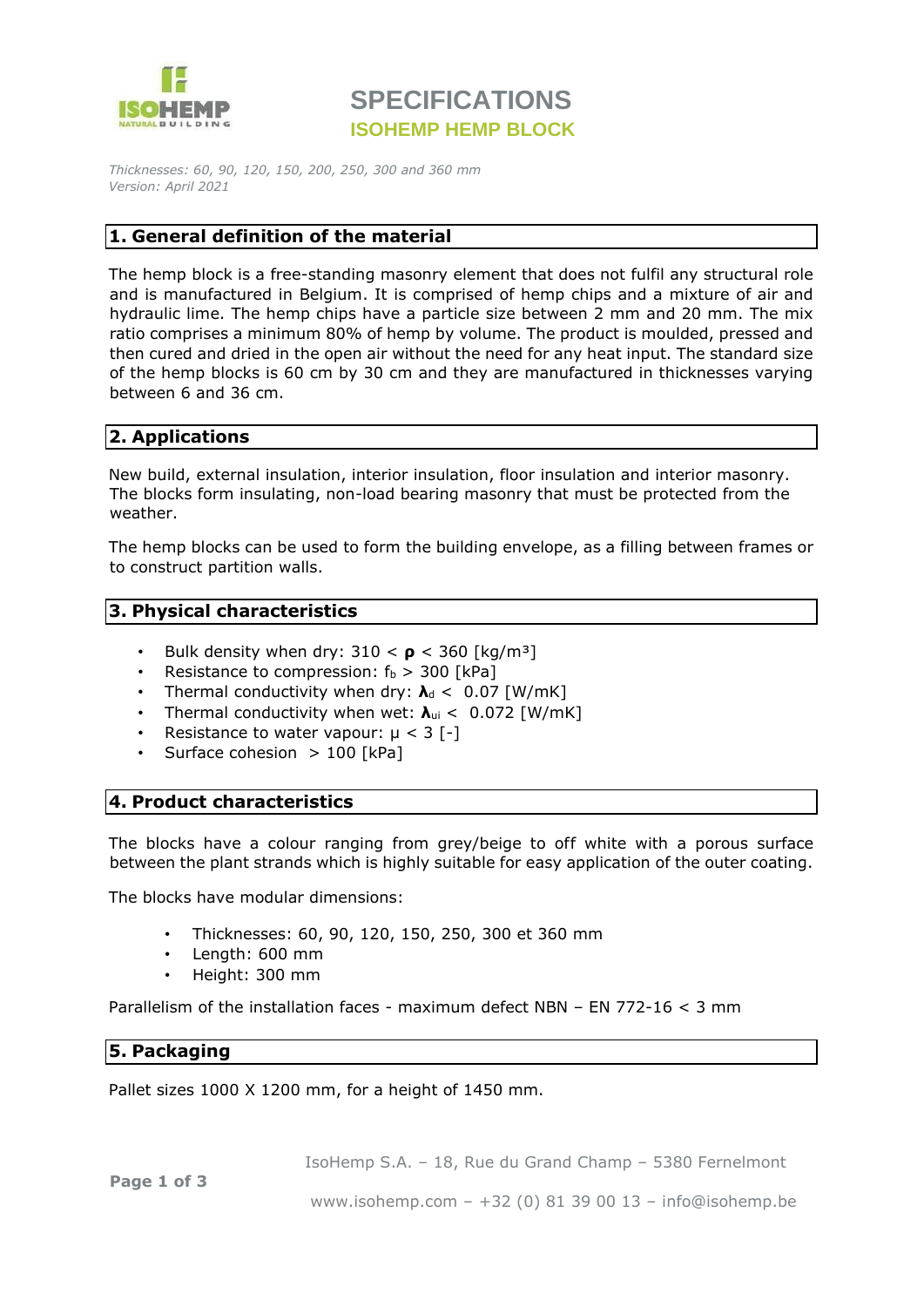

## **SPECIFICATIONS ISOHEMP HEMP BLOCK**

*Thicknesses: 60, 90, 120, 150, 200, 250, 300 and 360 mm Version: April 2021*

## **5. Certification**

Hempcrete blocks obtained the ATG certificate.

### **6. Carbon footprint**

The environmental impact of hemp blocks is determined by a life-cycle assessment (LCA). The LCA revealed that 76 kg of CO2 are stored for 1  $m<sup>3</sup>$  of blocks. During production, the block waste is completely returned to the production line. There is no outgoing waste or wastewater.

### **7. Application**

During building using the hemp blocks, the contractor must adhere to the manufacturer's instructions. The following must also be observed:

#### **a. Bedding mortar:**

The bedding mortar is used for bonding of the blocks and finishing of the joints as necessary. It comprises a dry mixture of bonding plaster, lime and sand.

#### **b. First course of blocks:**

The hemp block must be placed so that it is away from any risk or rising damp. If there is any risk, the first course of blocks must be placed on a waterproof membrane lifted for 2 cm along the length of the hemp block.

When there is no risk of rising damp, the first course of hemp blocks is bedded on standard mortar in the case of a concrete slab or fixed with an adhesive construction foam on a wooden/OSB floor.

Outside, best practice is to start the masonry at least 15 cm from the ground.

#### **c. Other courses:**

The following blocks are bonded with thin 3mm joints to the first course using the bonding mortar. The vertical joints must be offset by a minimum of 20 cm. The bonding mortar is applied using a notched or plain trowel, a bonding comb or any other tool with which the mortar can be applied quickly to the blocks.

#### **d. Last course:**

The hemp blocks of the last course are cut so as to leave only a minimum space (no more than 2 cm) between the blocks and the ceiling. Then the space is closed using mortar, flexible insulator or adhesive foam.